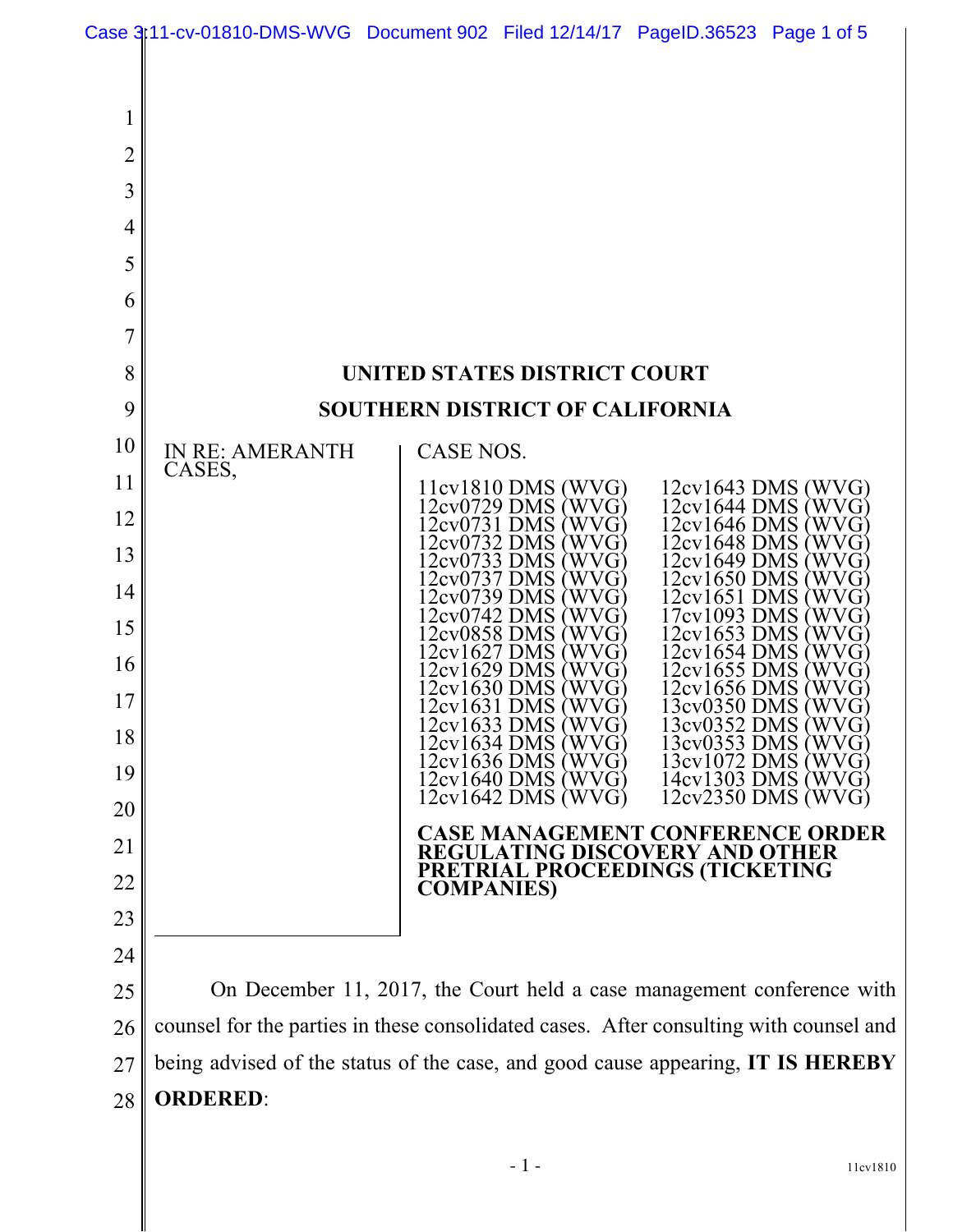1 2 1. As to the Ticketing Companies, the following schedule shall apply:

3 4 5 6 7 8 9 10 11 a. All discovery, fact and expert, shall be completed on or before **May 13, 2019**. "Completed" means that all discovery under Rules 30-36 of the Federal Rules of Civil Procedure, and discovery subpoenas under Rule 45, must be initiated a sufficient period of time in advance of the cut-off date, so that it may be completed by the cut-off date, taking into account the times for service, notice, and response as set forth in the Federal Rules of Civil Procedure, and any motions and the resolution of any discovery disputes. All disputes concerning discovery shall be brought to the attention of the Magistrate Judge no later than thirty (30) days following the date upon which the event giving rise to the discovery dispute occurred. Counsel shall meet and confer pursuant to the requirements of Fed. R. Civ. P. 26 and Local Rule 26.1(a).

12 13 14 15 16 17 18 19 b. On or before **February 13, 2019**, all parties shall exchange with all other parties a list of all expert witnesses expected to be called at trial. The list shall include the name, address, and telephone number of the expert and a brief statement identifying the subject areas as to which the expert is expected to testify. The list shall also include the normal rates the expert charges for deposition and trial testimony. On or before **February 27, 2019**, any party may supplement its designation in response to any other party's designation so long as that party has not previously retained an expert to testify on that subject.

20 21 22 23 24 25 26 c. Each expert witness designated by a party shall prepare a written report to be provided to all other parties **no later than March 27, 2019**, containing the information required by Fed. R. Civ. P. 26(a)(2)(A) and (B). **Except as provided in paragraph 17 below, any party that fails to make these disclosures shall not, absent substantial justification, be permitted to use evidence or testimony not disclosed at any hearing or at the time of trial. In addition, the Court may impose sanctions as permitted by Fed. R. Civ. P. 37**.

27 28 d. Any party, through any expert designated, shall in accordance with Fed. R. Civ. P.  $26(a)(2)(D)$  and Fed. R. Civ. P.  $26(e)(2)$ , supplement any of its expert reports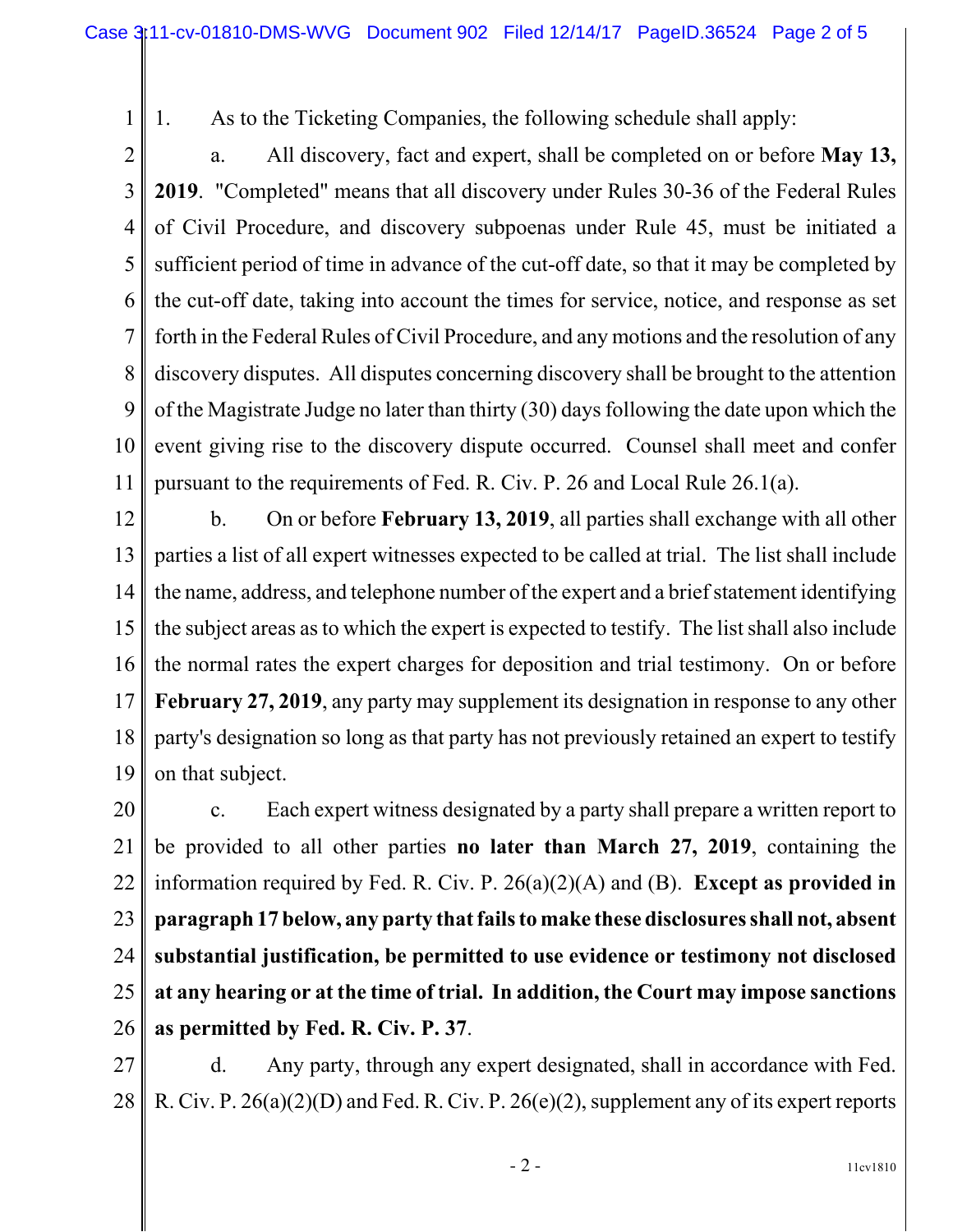1 2 3 regarding evidence intended solely to contradict or rebut evidence on the same subject matter identified in an expert report submitted by another party. Any such supplemental reports are due on or before **April 10, 2019**.

4

5

6

7

8

e. All other dispositive motions, including those addressing Daubert issues, shall be FILED on or before **May 31, 2019**. Please be advised that counsel for the moving party must obtain a motion hearing date from the law clerk of the judge who will hear the motion. Failure of counsel to timely request a motion date may result in the motion not being heard. Motions *in limine* are to be filed as directed below.

9 10 11 12 13 Briefs or memoranda in support of or in opposition to any pending motion shall not exceed twenty-five (25) pages in length without permission of the judge or magistrate judge who will hear the motion. No reply memorandum shall exceed ten (10) pages without leave of the judge or magistrate judge who will hear the motion. The Court encourages Defendants in this group to file consolidated motions, if possible.

14

f. In each individual case:

15 16 17 i. Counsel shall serve on each other and file with the Clerk of the Court their Memoranda of Contentions of Fact and Law in compliance with Local Rule 16.1(f)(2) (and 16.1(f)(3), where applicable) on or before **July 5, 2019**.

18 19 20 21 22 23 24 25 26 ii. Counsel shall confer and take the action required by Local Rule 16.1(f)(4) on or before **July 12, 2019**. At this meeting, counsel shall discuss and attempt to enter into stipulations and agreements resulting in simplification of the triable issues. Counsel shall exchange copies and/or display all exhibits other than those to be used for impeachment, lists of witnesses and their addresses including experts who will be called to testify, and written contentions of applicable facts and law. The exhibits shall be prepared in accordance with Local Rule  $16.1(f)(2)(c)$ . Counsel shall cooperate in the preparation of the proposed final pretrial conference order. / / /

27 28 iii. The proposed final pretrial conference order, including written objections, if any, to any party's Fed. R. Civ. P. 26(a)(3) pretrial disclosures, shall be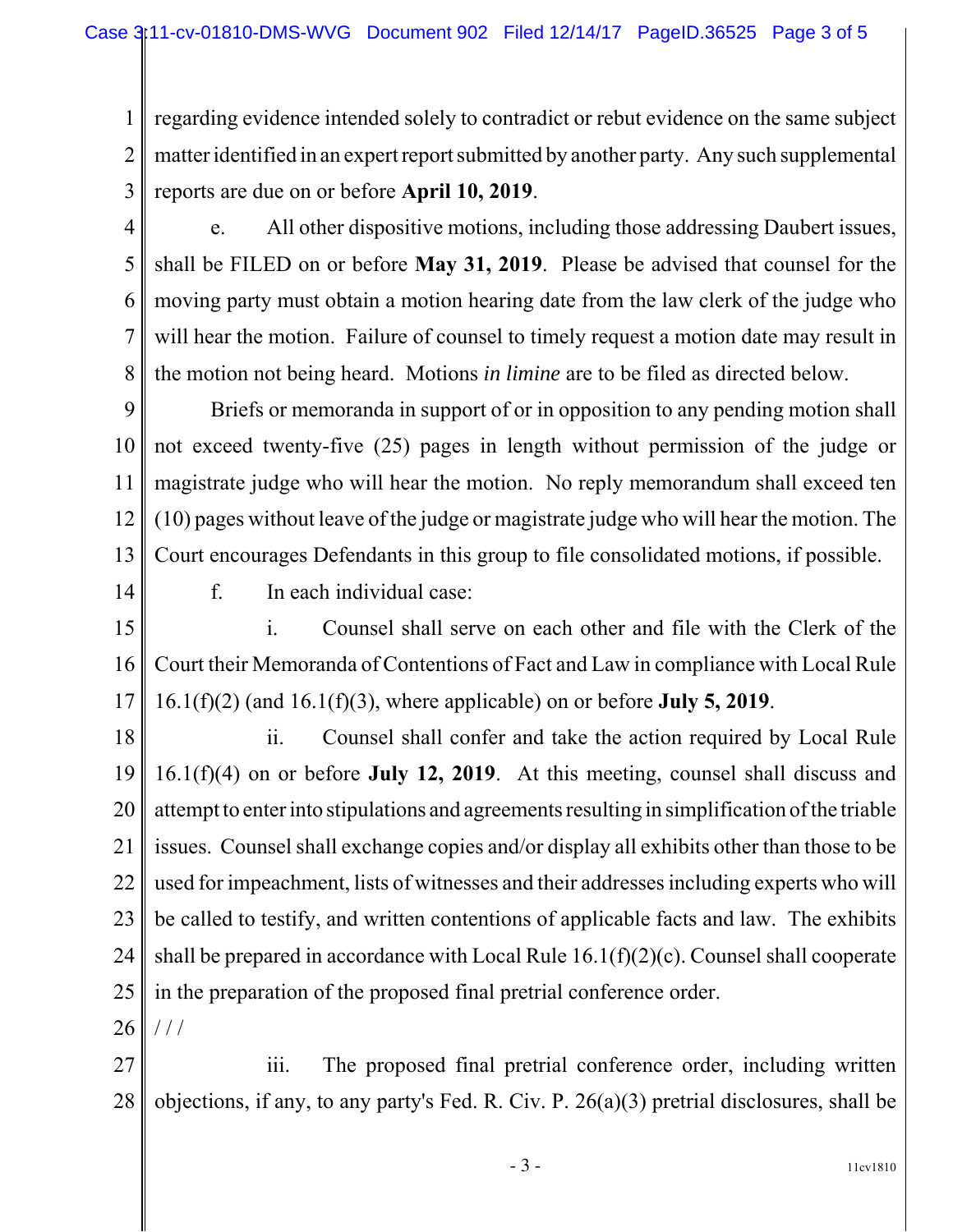1 2 3 4 5 6 7 8 9 served on opposing counsel and lodged directly with chambers on or before **July 26, 2019**, and shall be in the form prescribed in and in compliance with Local Rule 16.1(f)(6). **In addition, the parties shall include in the proposed pretrial order a statement to be read to the jury, not in excess of one page, of the nature of the case and the claims and defenses**. Any objections to pretrial disclosures shall comply with the requirements of Fed. R. Civ. P. 26(a)(3). Please be advised that the failure to file written objections to a party's pretrial disclosures may result in the waiver of such objections, with the exception of those made pursuant to Rules 402 (relevance) and 403 (prejudice, confusion or waste of time) of the Federal Rules of Evidence.

10 11 12 13 14 15 iv. The parties shall file and serve their motions *in limine* on or before **August 9, 2019**. Each side shall be limited to five (5) motions, and each motion shall be no more than five (5) pages. The parties are admonished, however, to meet and confer to try and resolve their disputes before filing motions *in limine*. Oppositions to motions *in limine* shall be filed on or before **August 16, 2019**. A hearing on the parties' motions *in limine* shall be held on **August 23, 2019**, at 1:30 p.m.

- 16 17 18 19 20 21 22 23 24 25 26 v. The final pretrial conference is scheduled on the calendar of the Honorable Dana M. Sabraw on **August 2, 2019,** at **10:30 a.m.** The first trial for this group is scheduled to commence on **September 3, 2019**, at **9:00 a.m**. Defendant LiveNation/Ticketmaster will proceed to trial first. The remaining Defendants in this group will proceed to trial on **September 30, 2019**, at **9:00 a.m.** Counsel shall meet and confer as to the order in which the remaining Defendants shall proceed to trial, and should be prepared to provide the Court with that order at the pretrial conference. However, all remaining Defendants should be prepared to proceed to trial on September 30, 2019, as each will be placed on a trailing status. Thus, if a Defendant with trial priority settles, the next scheduled Defendant will be called. The remaining trials will proceed until all are completed.
- 27
- 28